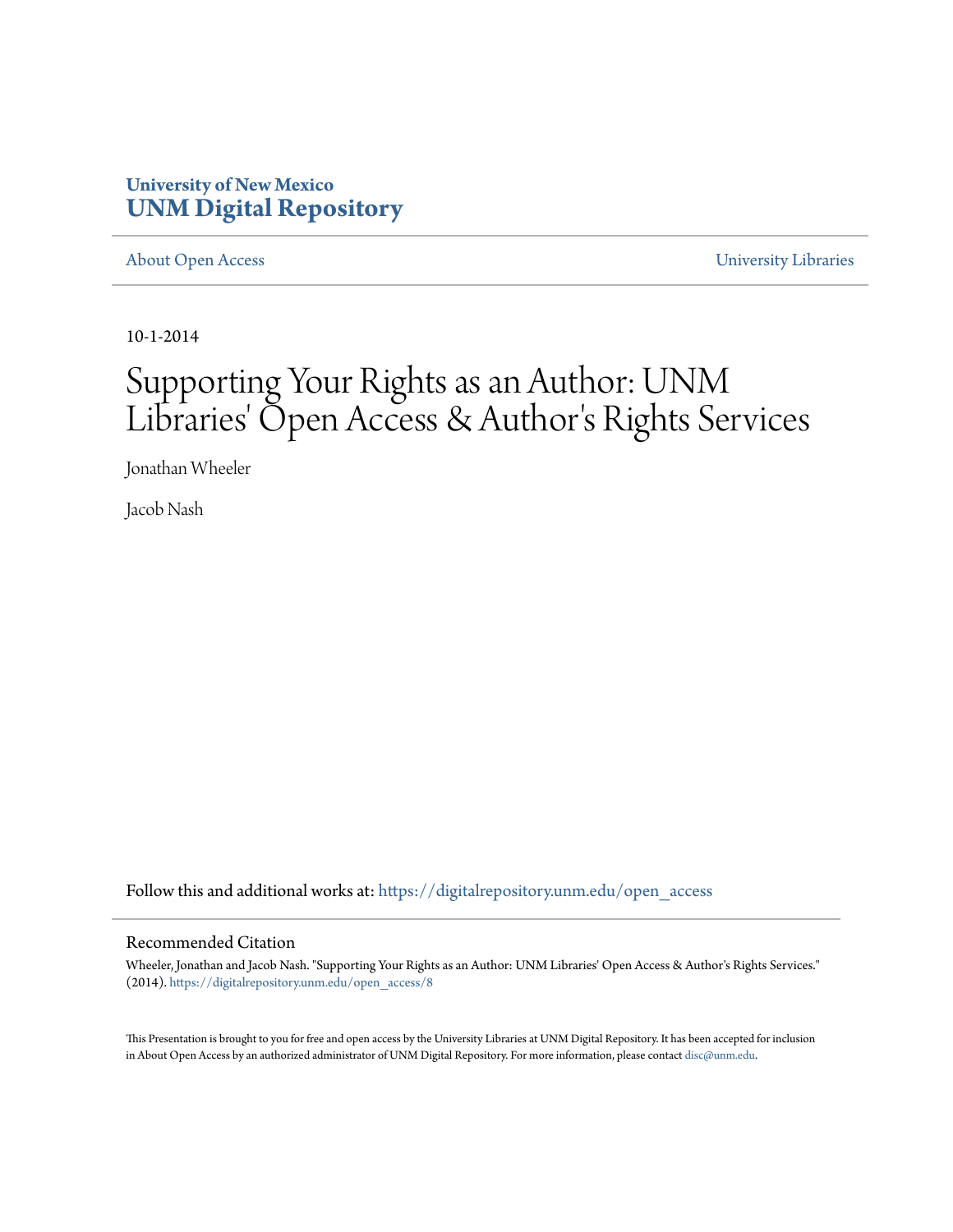# Supporting Your Rights as an Author

UNM Libraries' Open Access & Author's Rights Services

Jon Wheeler (CUL&LS) [jwheel01@unm.edu](mailto:jwheel01@unm.edu) Jake Nash (HSLIC) [jlnash@salud.unm.edu](mailto:jlnash@salud.unm.edu)



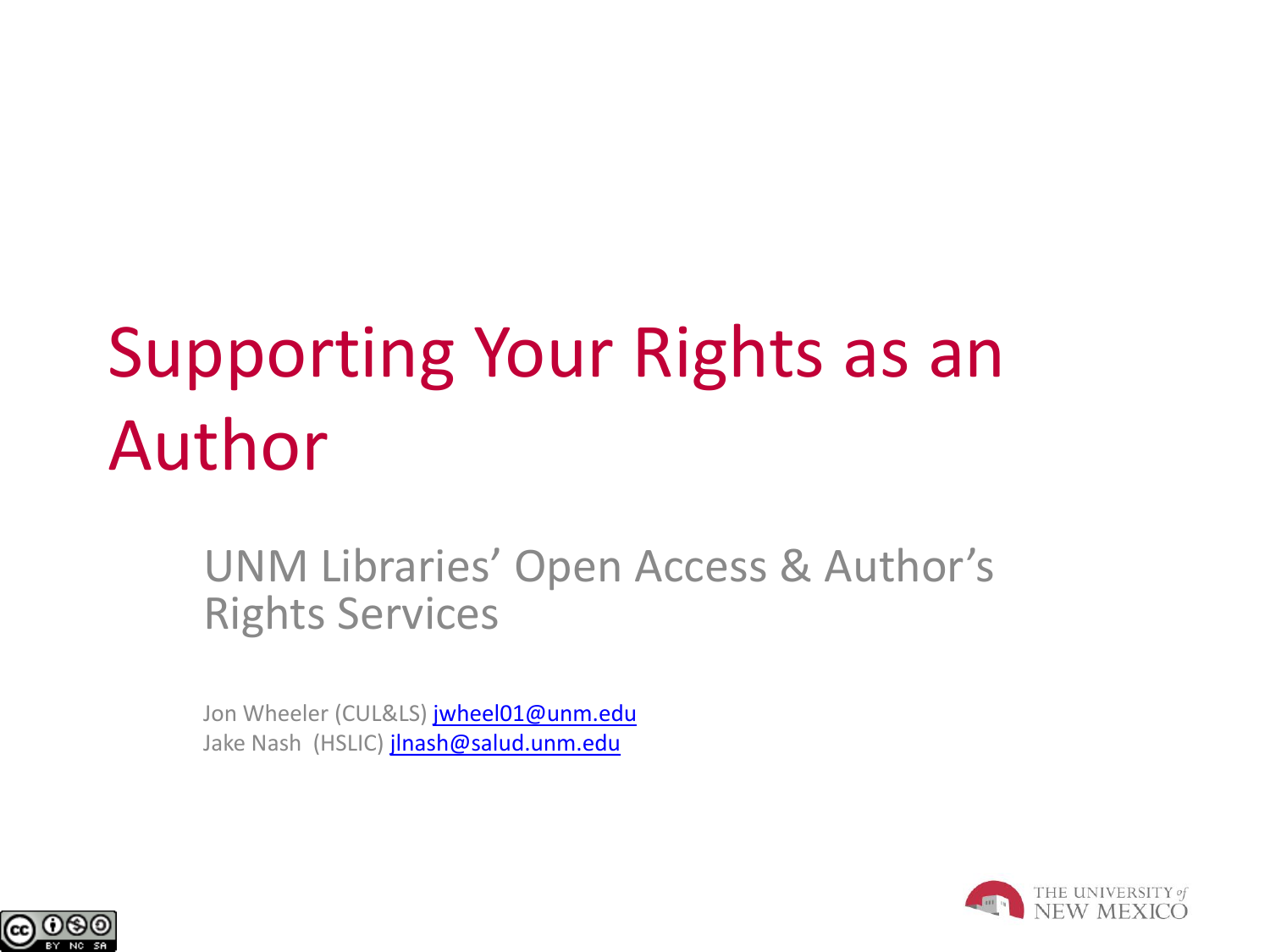# Copyright in the News

- November & December 2013
	- Elsevier takedown notices
		- Academia.edu
		- UC Irvine
		- Harvard University
	- Content posted to personal and departmental websites, online courses
		- **Published** versions posted
		- Some alternatives would have been allowed!

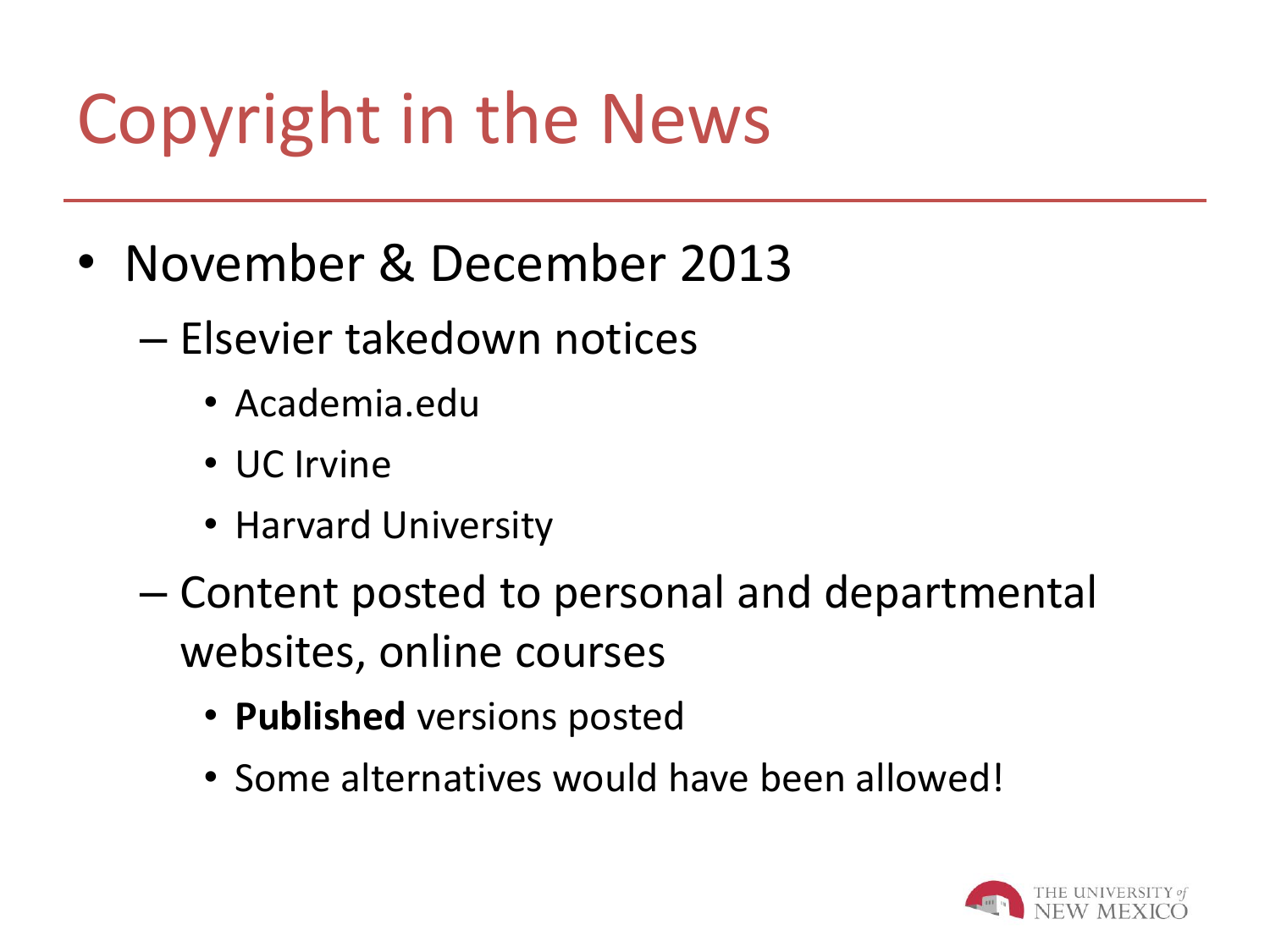Scholarly Publishing: Multiple Expectations & Interests

- Scholarly Communications
	- Access to products of research
	- Dissemination of new findings
	- Priority and the scholarly record
- Promotion and Tenure
	- Impact factor
	- Requirements to publish in specific journals

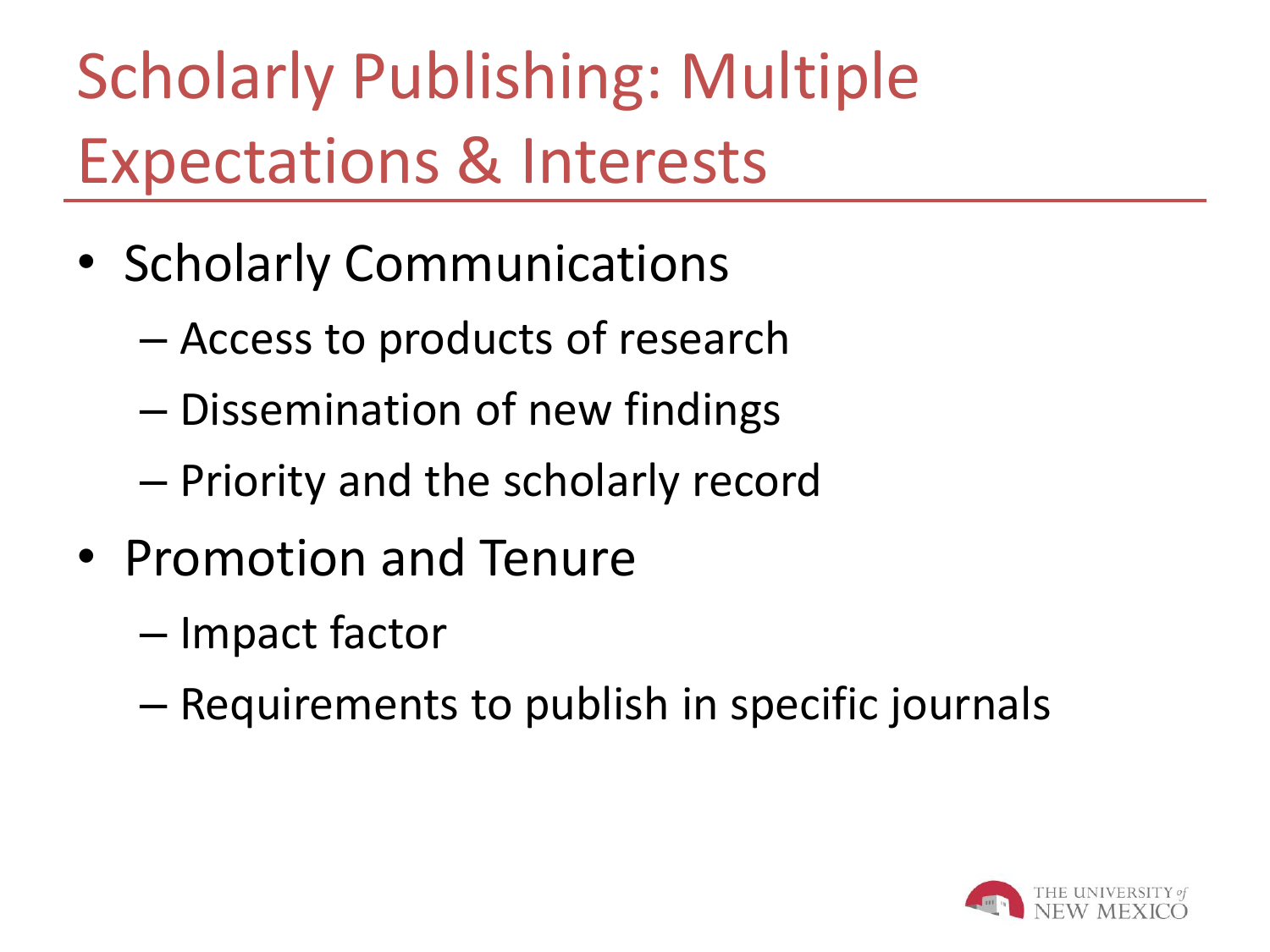## What Rights Do You Have?

- Once a work is fixed in a tangible medium, you own all the rights to that work
- ALL publishers require some of those rights in order to publish your work
- YOU determine which rights you willingly give away
	- Is publishing somewhere with a restrictive rights policy worth it? Depends on your goals

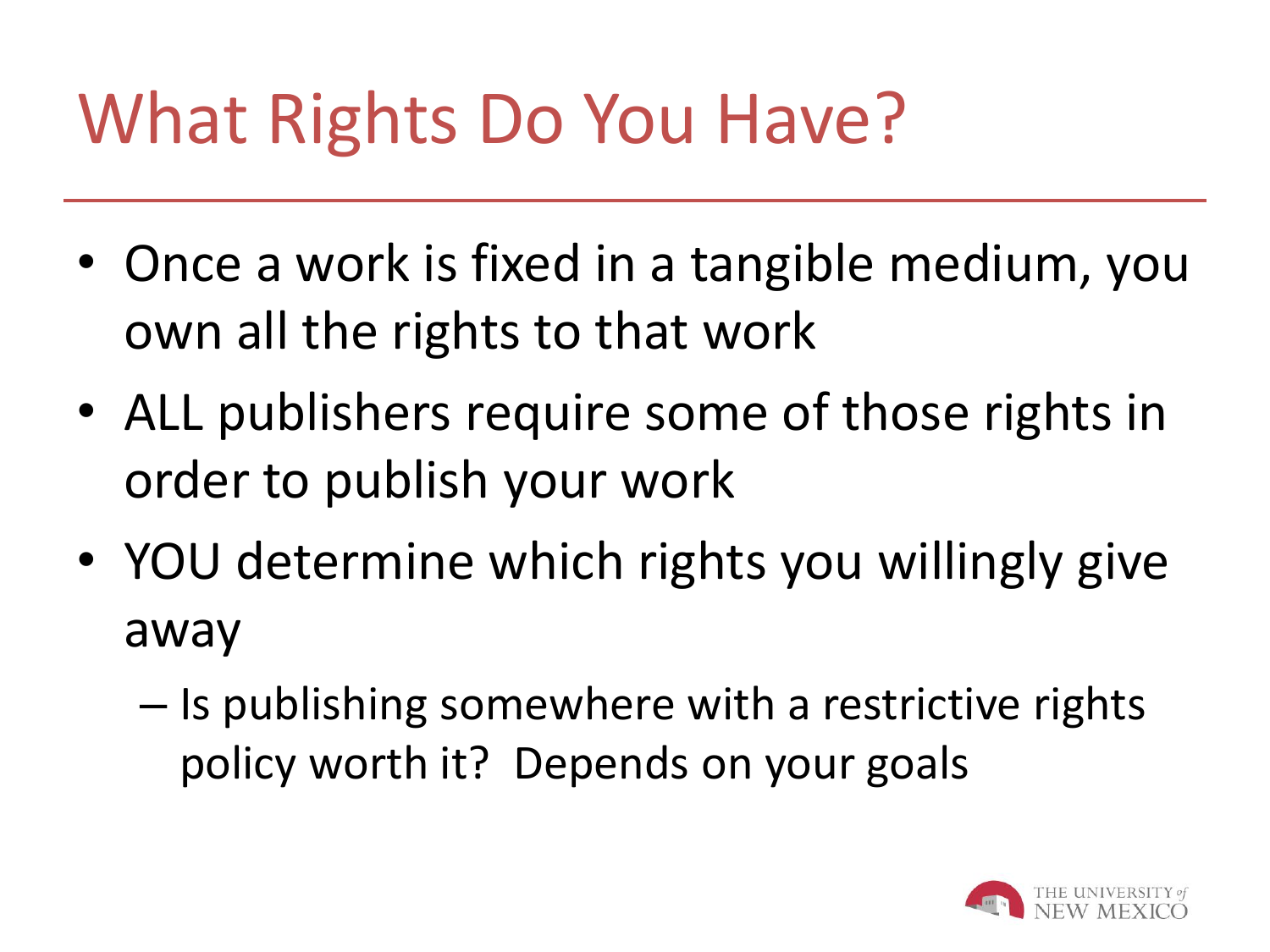# What Rights do Publishers Need?

- "Copyright" is a package of rights – These rights are not mutually exclusive
- Most CTAs state that you will sign over ALL your copyrights
- In reality, publisher only needs an exclusive right to publish and transmit the work

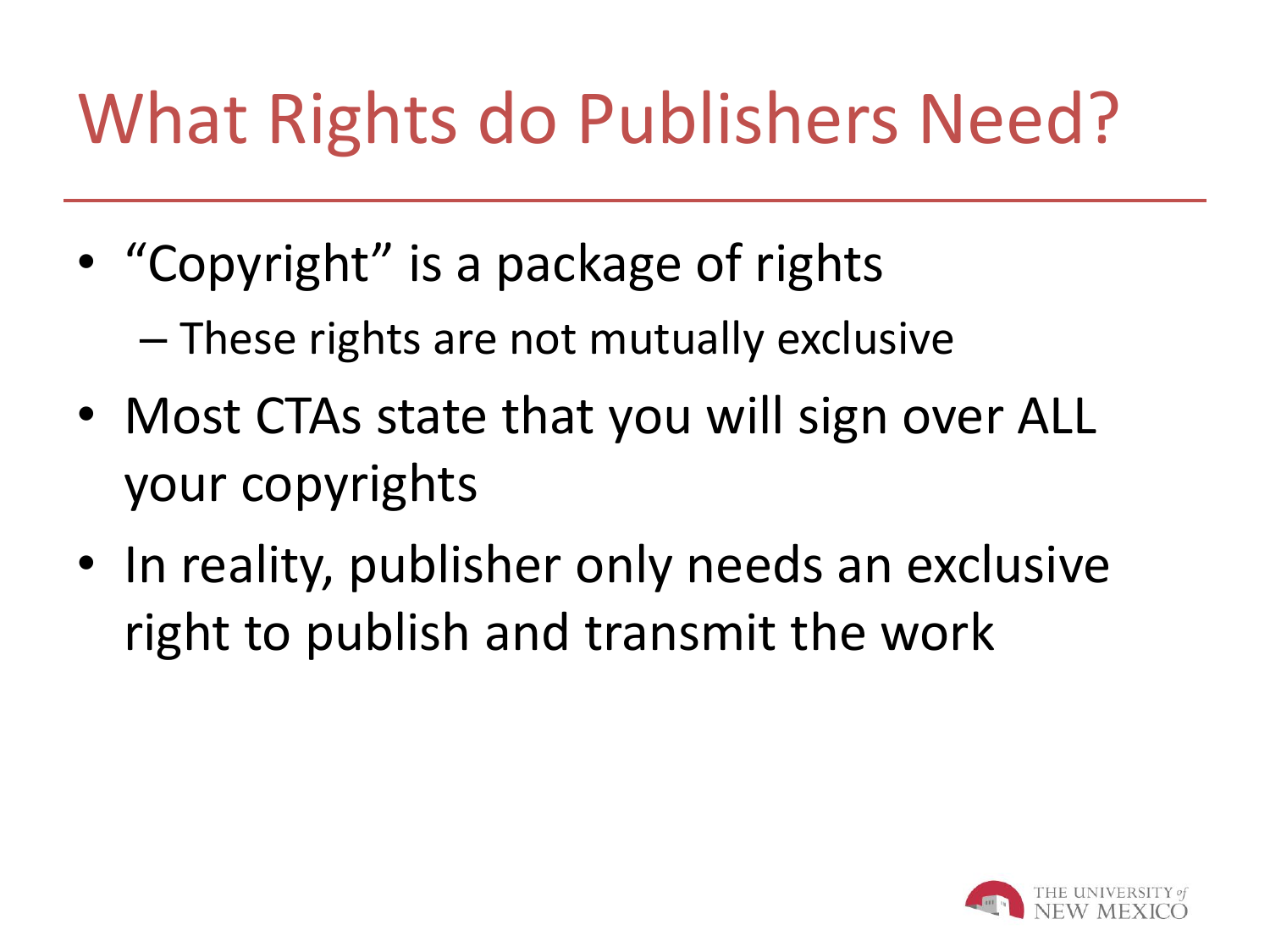## Wiley-Blackwell License

#### **A. COPYRIGHT**

1. The Contributor assigns to Wiley-Blackwell, during the full term of copyright and any extensions or renewals, all copyright in and to the Contribution. and all rights therein, including but not limited to the right to publish, republish, transmit, sell, distribute and otherwise use the Contribution in whole or in part in electronic and print editions of the Journal and in derivative works throughout the world, in all languages and in all media of expression now known or later developed, and to license or permit others to do so.

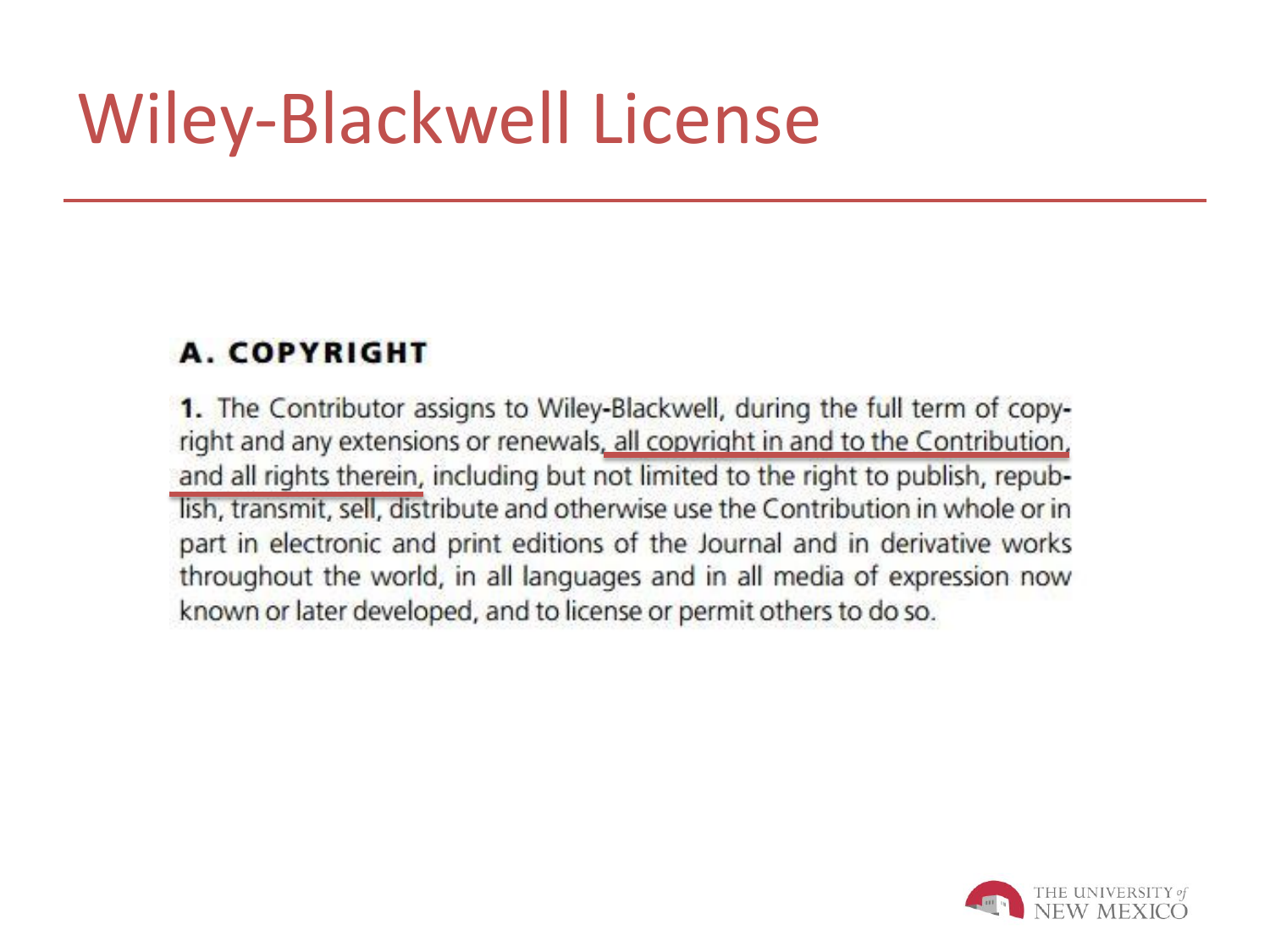#### Creative Commons

- Alternative way to represent a consumer's rights in relation to your work
- Does NOT mean people are free to "steal"
- Prescribes attribution, copyright does not do this (that is why plagiarism is an ethical issue)



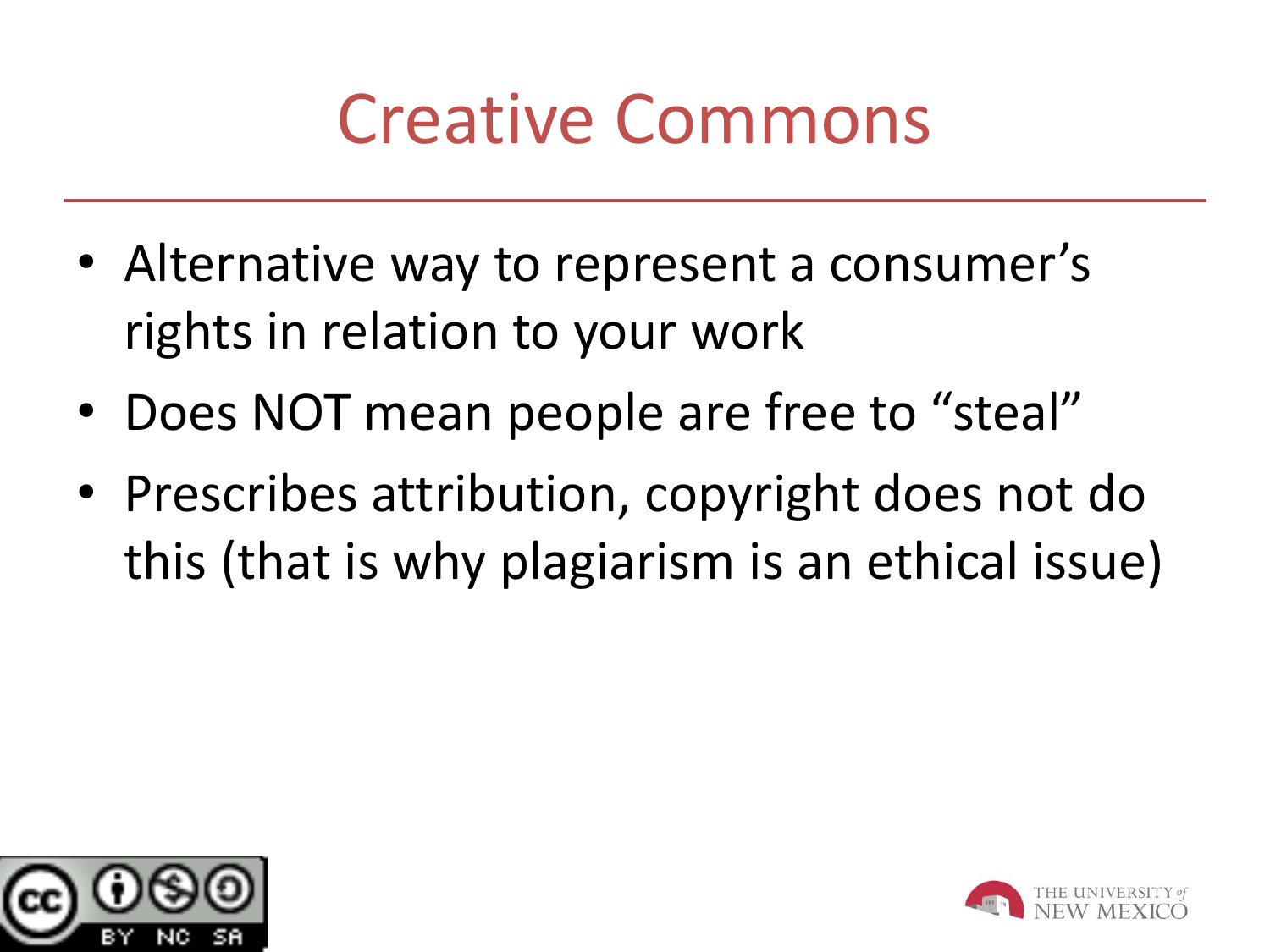## Alternatives

#### • The SPARC Addendum

- About: <http://www.sparc.arl.org/resources/authors/addendum>
- Addendum: [http://www.sparc.arl.org/sites/default/files/Access-](http://www.sparc.arl.org/sites/default/files/Access-Reuse_Addendum.pdf)[Reuse\\_Addendum.pdf](http://www.sparc.arl.org/sites/default/files/Access-Reuse_Addendum.pdf)

#### • Open Access Journals

- Public Library of Science: <http://www.plosone.org/>
- PeerJ: https://peerj.com/
- Publisher Open Access options
- Self Archiving
	- LoboVault: <https://repository.unm.edu/>
	- SHERPA/RoMEO: http://www.sherpa.ac.uk/romeo/about.php?la=en&fIDnum=|&mode=simple
	- Elsevier: <http://www.elsevier.com/journal-authors/author-rights-and-responsibilities>